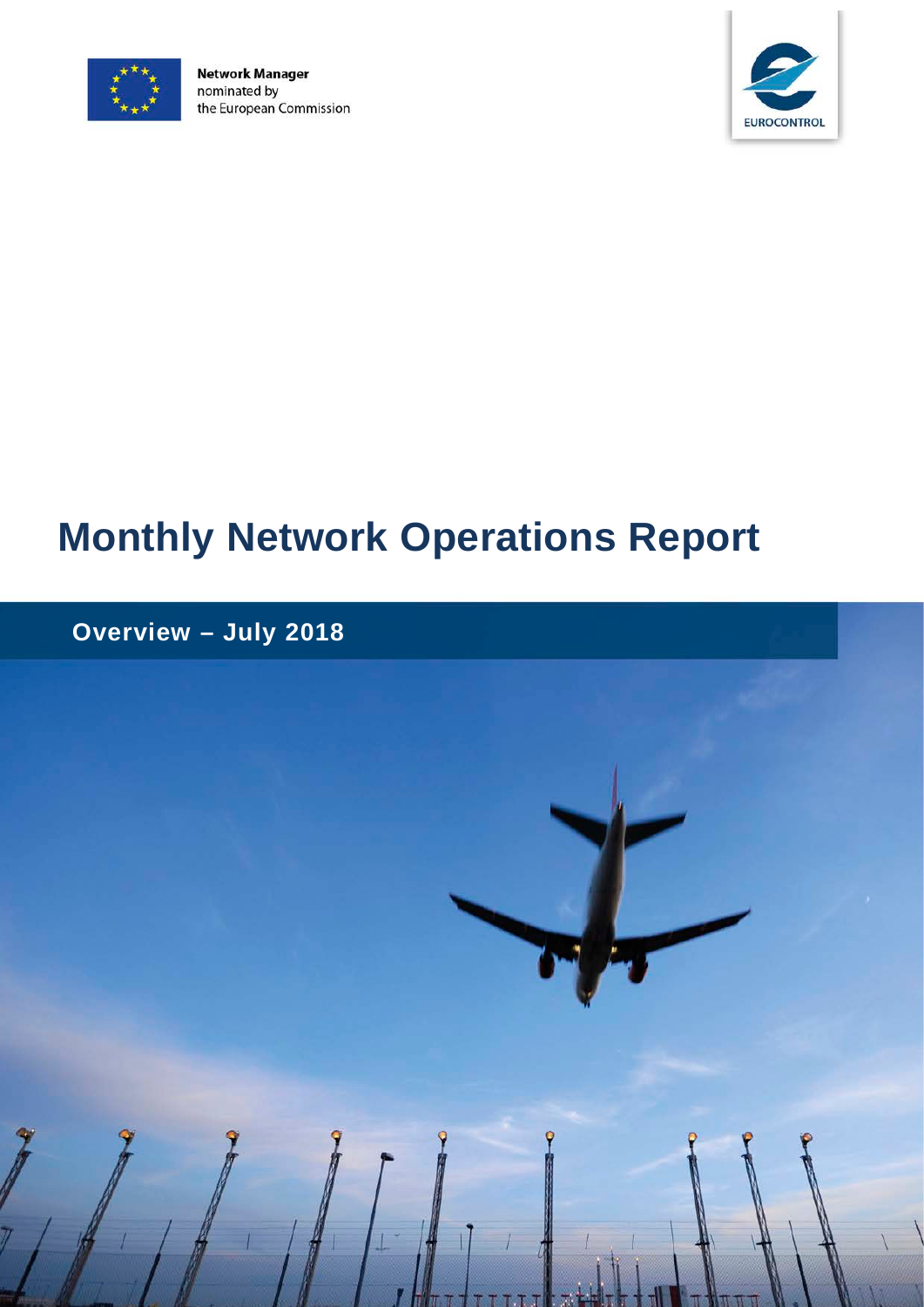# **1. SUMMARY**

Traffic in July 2018 increased by 3.7% compared to July 2017 and was in line with the high forecast. Nine states added more than 50 flights daily to the network with Germany, Greece and Turkey as the top contributors.

Total ATFM delays increased by 70.9% in July 2018 compared to July 2017. En-route ATFM delays (135,246 min/daily) doubled (102.4%) mainly due to ATC capacity/staffing and weather; airport ATFM delays (25,333 min/daily) decreased by 6.8%. The average daily flights with an en-route ATFM delay of at least 15 minutes also doubled (108.0%) compared to July 2017.

Despite being the quietest days of the week in terms of total traffic demand, more ATFM delay occurred on Saturdays and Sundays than on any weekday. All weekend days had ATFM delay/flight over 5 minutes.

Highlights include:

*En-route:*

- High ATC capacity delays in Karlsruhe UAC;
- High ATC staffing delays in Marseille ACC;
- Weather affected large areas of North West Europe and generated delays;

#### *Airport:*

• There were capacity issues at Lisbon, London/Gatwick and Istanbul/Ataturk airports.

<span id="page-1-1"></span>The average en-route ATFM delay per fl[i](#page-3-0)ght in the NM area<sup>i</sup> in July was 3.87 min/flt, which is well above the corresponding monthly guideline<sup>[ii](#page-3-1)</sup> v[a](#page-1-0)lue of 1.08 min/flt. The average YTD en-route ATFM delay per flight in 2018 in the NM area<sup>i</sup> is 1.90 min/flt which is more than three times the corresponding guideline value of 0.52 min/flt.

# **2. TOTAL TRAFFIC**



Traffic increased by 3.7% in July 2018<sup>[iii](#page-3-2)</sup>.

<span id="page-1-0"></span>

. Average daily traffic in July 2018 was the highest ever recorded for July.

## **3. ATFM DELAYS**



Average ATFM delay per flight increased from 4.0 min/flt in June 2018 to 4.6 min/flt in July 2018.





En-route ATC capacity (32.7%), en-route weather (24.7%) and en-route ATC staffing (22.6%) were the main causes of ATFM delays in July 2018.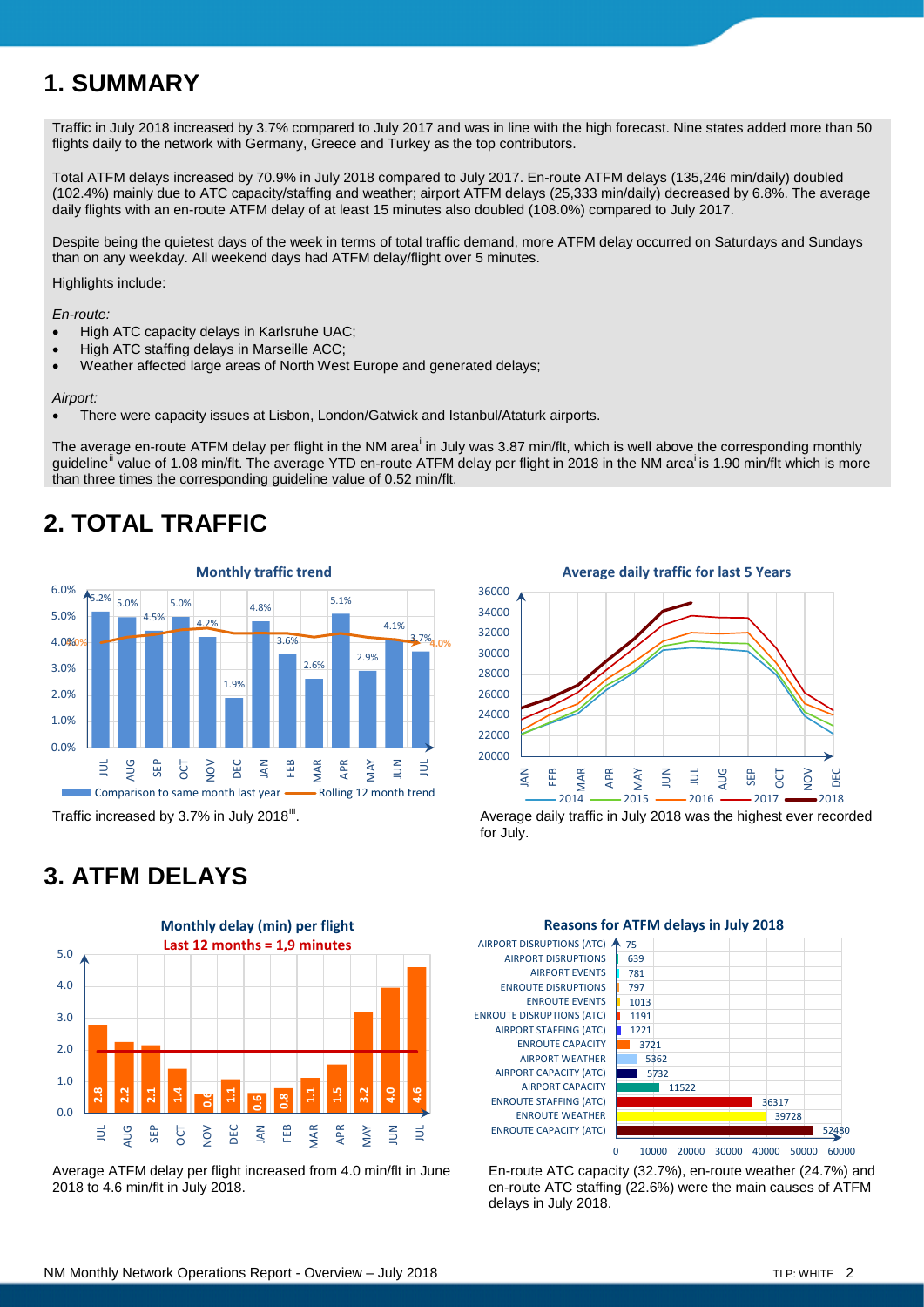#### **Top 20 delay locations (min) in July 2018 YTD Situation**



These are the top 20 delay generating locations for the reporting month with respect to total ATFM delays. Figures are the average daily delays in minutes for the individual locations.

- High en-route capacity delays in Karlsruhe UAC, and to a lesser extent in Brest, Reims, Athens and Barcelona ACCs;
- En-route weather issues in Karlsruhe, Marseille, Vienna, Paris, Budapest and Beograd ACCs;
- High en-route staffing delays in Marseille ACC, and to a lesser extent in Maastricht, Karlsruhe, Reims and Brest ACCs;

# **4. EN-ROUTE ATFM DELAY MONITORING**



**Top 10 en-route delay per flight in July 2018 YTD Situation**En-route delays per flight (min) En-route delays per flight (min) 6.0 5.09 5.0 4.19 4.0 3.0 2.48 2.28 2.16 2.16 1.95  $1.58$   $1.32$   $1.26$ 2.0 1.0 0.0 **VIARSEILLE ACC CARLSRUHE UAC** REIMS U/ACC BREST U/ACC **VICOSIA ACC** WIEN ACC ATHINAI CONTROL MAASTRICHT UAC ZAGREB ACC TEL AVIV ACC MARSEILLE ACC KARLSRUHE UAC REIMS U/ACC BREST U/ACC NICOSIA ACC WIEN ACC ATHINAI CONTROL MAASTRICHT UAC ZAGREB ACC TEL AVIV ACC

**Reporting month**: The average en-route ATFM delay per flight in the NM [a](#page-1-0)rea<sup>i</sup> in July was 3.87 min/flt, which is well above the corr[e](#page-1-1)sponding monthly guideline<sup>ii</sup> value of 1.08 min/flt. **Year To Date:** The average YTD en-route ATFM delay per flight in 2018 in the NM [a](#page-1-0)rea is 1.90 min/flt which is which is more than three times the corresponding guideline value of 0.52 min/flt.

ATC capacity in Karlsruhe, Athens, Tel Aviv, Brest and Reims ACCs; Staffing in Marseille, Nicosia, Maastricht, Reims and Brest ACCs; Weather issues in Marseille, Vienna and Karlsruhe ACCs.